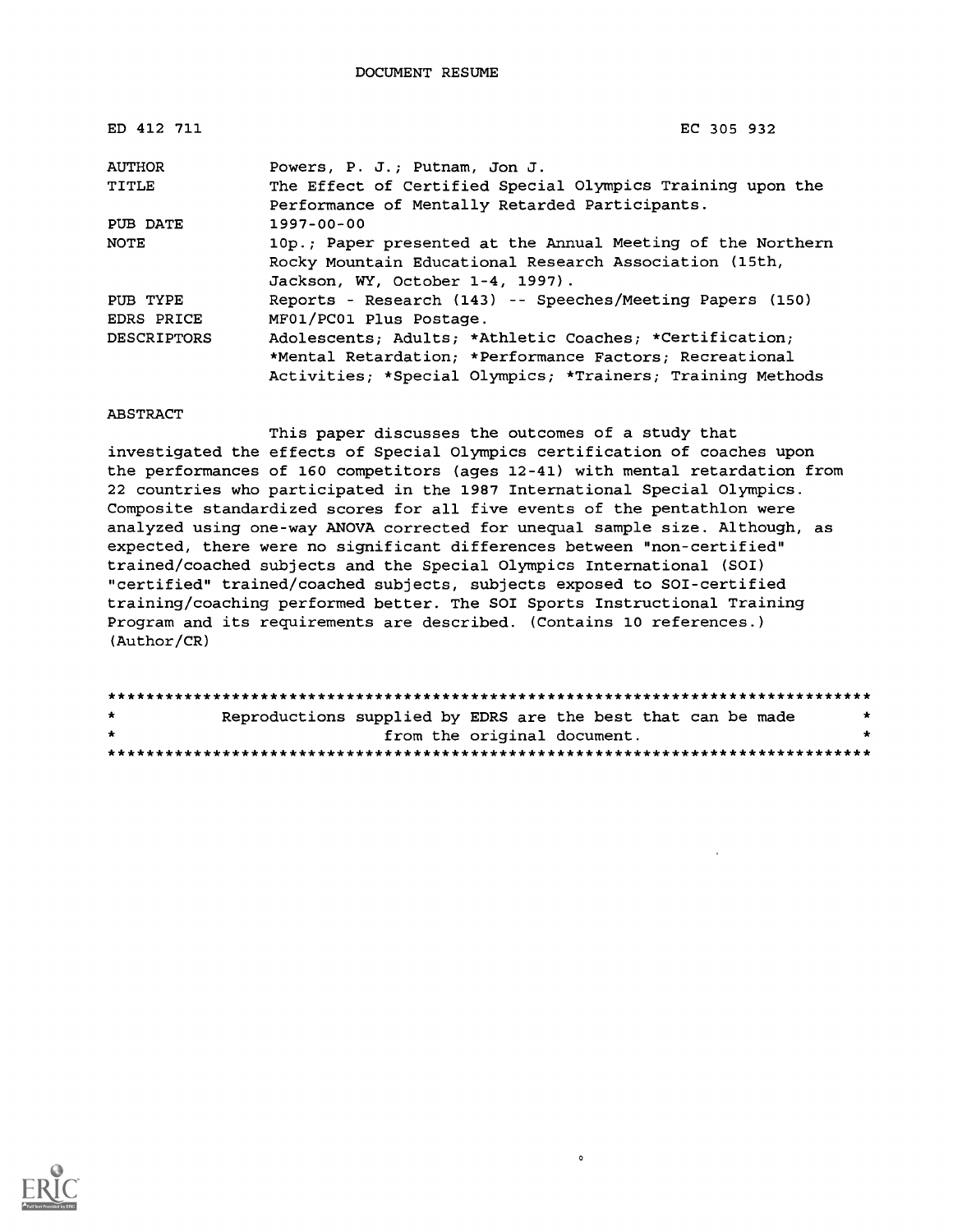# The Effect of Certified Special Olympics Training Upon the Performance of Mentally Retarded Participants.

By:

P.J. Powers University of Wisconsin - Superior Superior, Wisconsin

and

Jon J. Putnam Wayne State College Wayne, Nebraska

> PERMISSION TO REPRODUCE AND DISSEMINATE THIS MATERIAL HAS BEEN GRANTED BY

 $1)$ er

Presented To:

TO THE EDUCATIONAL RESOURCES INFORMATION CENTER (ERIC)

Northern Rocky Mountain Educational Research Association 15th Annual Meeting October 1-4, 1997 Jackson, Wyoming

> U.S. DEPARTMENT OF EDUCATION<br>Office of Educational Research and Improvement<br>EDUCATIONAL RESOURCES INFORMATION CENTER (ERIC)

This document has been reproduced as received from the person or organization originating it. □ Minor changes have been made to

improve reproduction quality.

2 Points of view or opinions stated in this document do not necessarily represent official OERI position or policy.

 $1305932$  $\mathcal{N}$ 

### BEST COPY AVAILABLE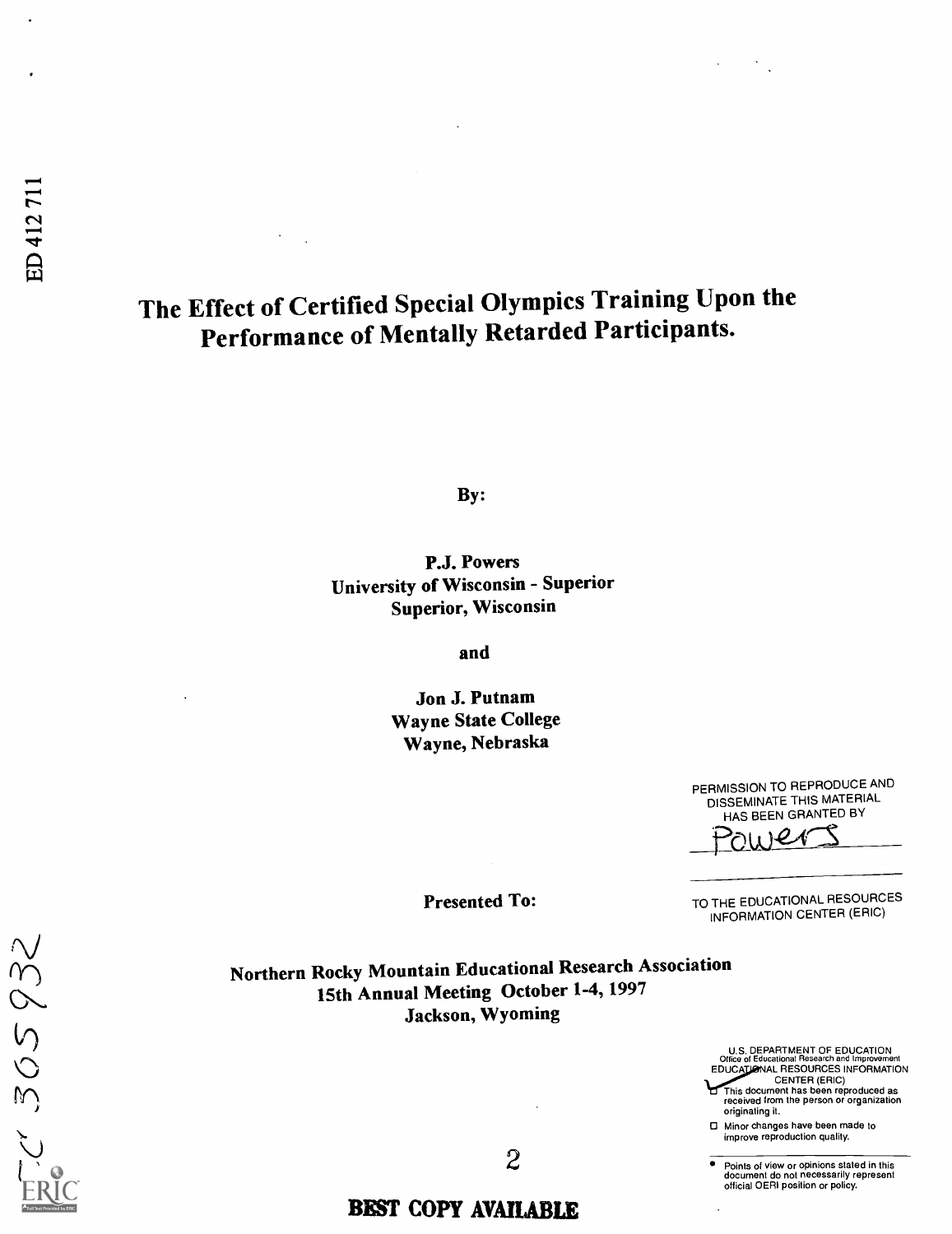#### The Effect of Certified Special Olympics Training Upon the Performance of Mentally Retarded Participants.

#### ABSTRACT

The purpose of this ex post facto longitudinal study (1987-1991) was to determine the effect of Special Olympics Certification of coaches upon the performance of mentally retarded (MR) individuals (n=160) from twenty two countries in International Special Olympics competition. Composite standardized scores for all five events of the pentathalon were analyzed using one-way ANOVA corrected for unequal sample size. Even though as expected, there were no significant differences between "non-certified" trained/coached and Special Olympics International (SOI) "certified" trained/coached MR subjects, subjects exposed to SOI certified training/coaching performed better.

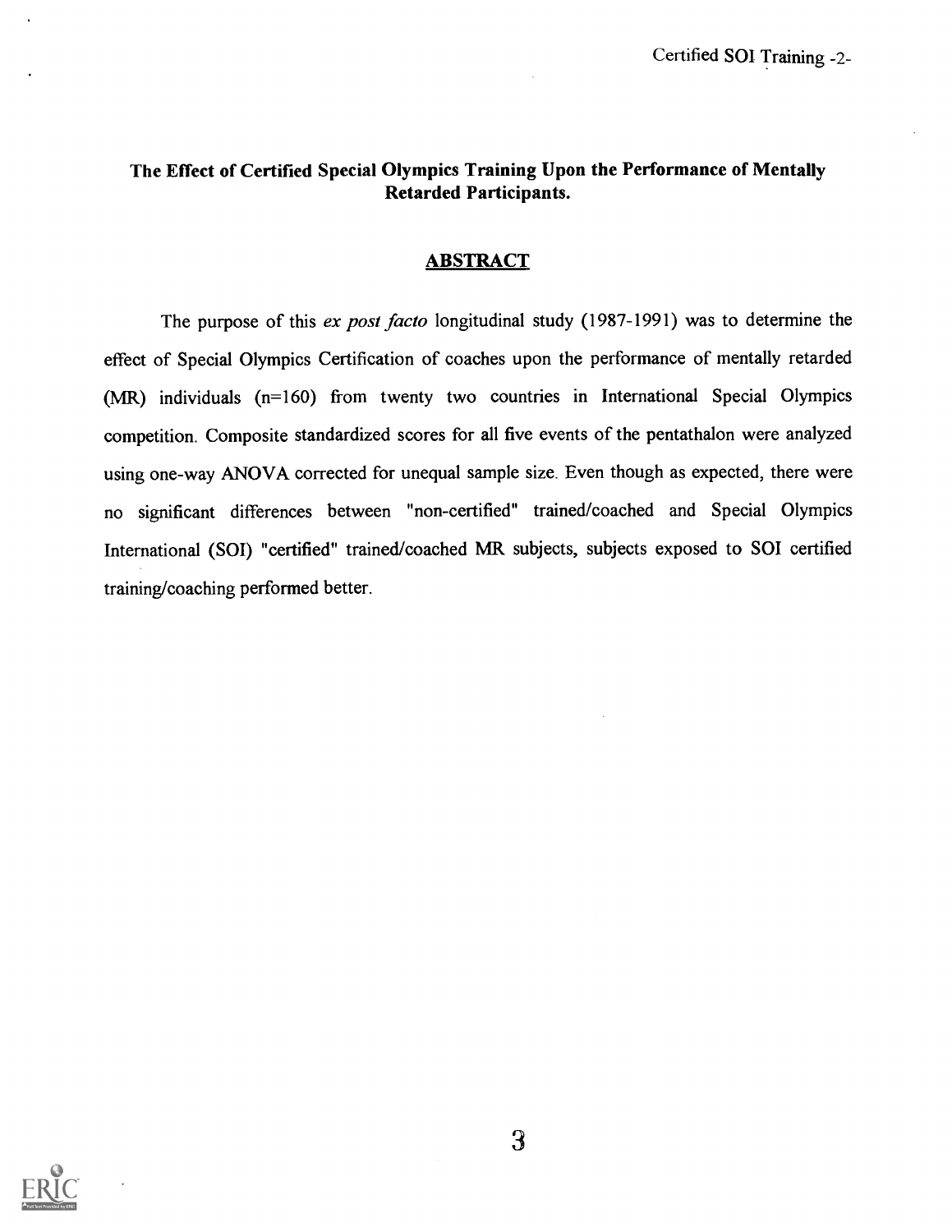### The Effect of Certified Special Olympics Training Upon the Performance of Mentally Retarded Participants.

Special Olympics is "an international program of physical fitness, sports training, and athletic competition for mentally retatrded children and adults" (Special Olympics, 1982, p.1). To date there has been a rather limited number of reported investigations concerned with the training/coaching of mentally retarded (MR) participants for Special Olympics competition (Johnson, Sundheim & Santos, 1989; Low and Sherrill, 1988; Roswal, 1988). In 1978, Special Olympics International (SOI) cultivated the growth of a sports skills instructional program for the MR with individual sports program guides and by 1987 had trained over 79,000 volunteers (Cheatum, 1988). Winnick (1979) in addition stated that MR participants in SOI competition should possess necessary prerequisite physical skills prior to actual competition.

This was of particular interest due to the fact that SOI programs involved over 700,000 MR participants in over ninety countries (Joseph P. Kennedy Foundation). Previous studies focused primarily upon the training techniques, not performance results, of MR participants for SOI competition. One study (Johnson, Sundheim & Santos, 1989) seriously investigated certified SOI training/coaching and found an increase in performance compared to non-trained/coached participants. Miller (1987), however, surveyed SOI coaches (n=194) in what was perhaps the first to study to identify a profile of the SOI coach.

SOI began its Sports Instructional Training Program in 1981 (Cheatum, 1988). Miller (1987) found that the majority of SOI certified coaches (70%) did not feel qualified to train the MR during the 8.4 weeks of 3.6 hours of training per week prior to participation in SOI competition. In 1986, SOI certified training/coaching was required only for the international level of competition. Perhaps such was why since 1988, SOI has required that all coaches, officials, and games directors be certified to train and coach MR participants involved at all levels for any SOI

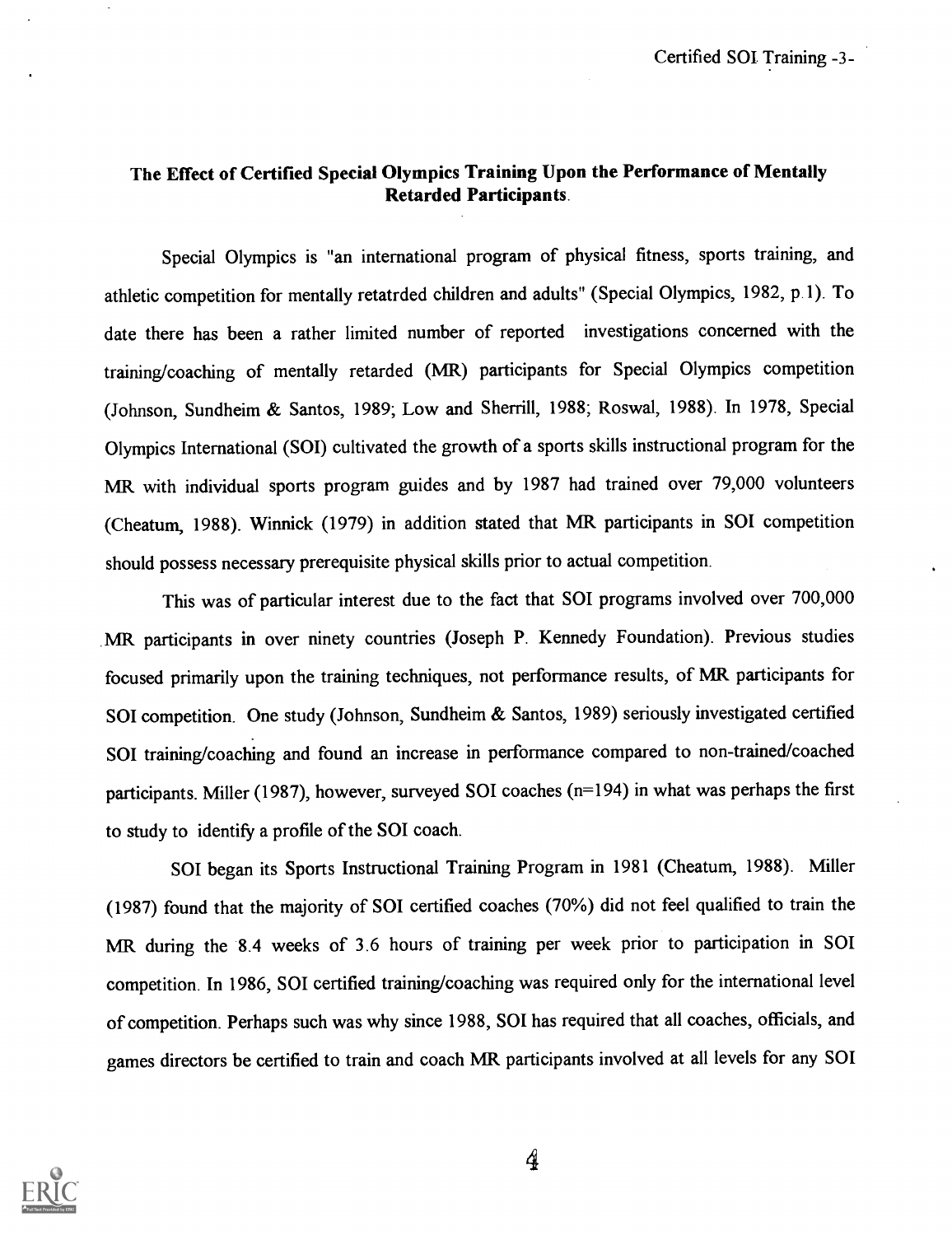competition. Thus, the purpose of this ex post facto longitudinal study (1987-1991) was to determine the effect of volunteer based SOI Coaching Certification upon the sport performance of MR participants in SOI competition.

#### **METHOD**

A population of MR participants ( $n = 80$ ) from twelve countries who competed in the pentathalon (i.e. 100 meters; long jump; shot put; high jump; 400 meters) at the 1987 International Special Olympics held in South Bend, Indiana were selected as the control group since none of the subjects were exposed to SOI certified training/coaching in the event. The pentathalon was a new international event in 1987 and even though SOT had required certified training/coaching at the international level since 1986, it was not required for this event in 1987.

A population of MR participants ( $n = 60$ ) from nineteen countries who competed in the pentathalon at the 1991 International Special Olympics held in Minneapolis, Minnesota were selected as the experimental group because all subjects were exposed to certified SOI training/coaching in the event. SOI certified training consisted of a volunteer coach attending a one day recognized SOI Training School and participating in a Special Olympics General Session in addition to an eight hour specific sport coaching session. The volunteer coach then had to complete a minimum of ten (10) hours of practicum in coaching SOI MR athletes in that sport prior to being certified by SOI.

Pentathalon scores were not differentiated or analyzed by age (CA range = 12-41) due to the fact that in SOI competition individual groupings were homogeneous by a standardized preevent scored performance. Nor were Pentathalon scores differentiated or analyzed by gender (n = 24 females;  $n = 136$  males) due to the fact that SOI competition groupings were homogeneous for gender in the pentathalon.

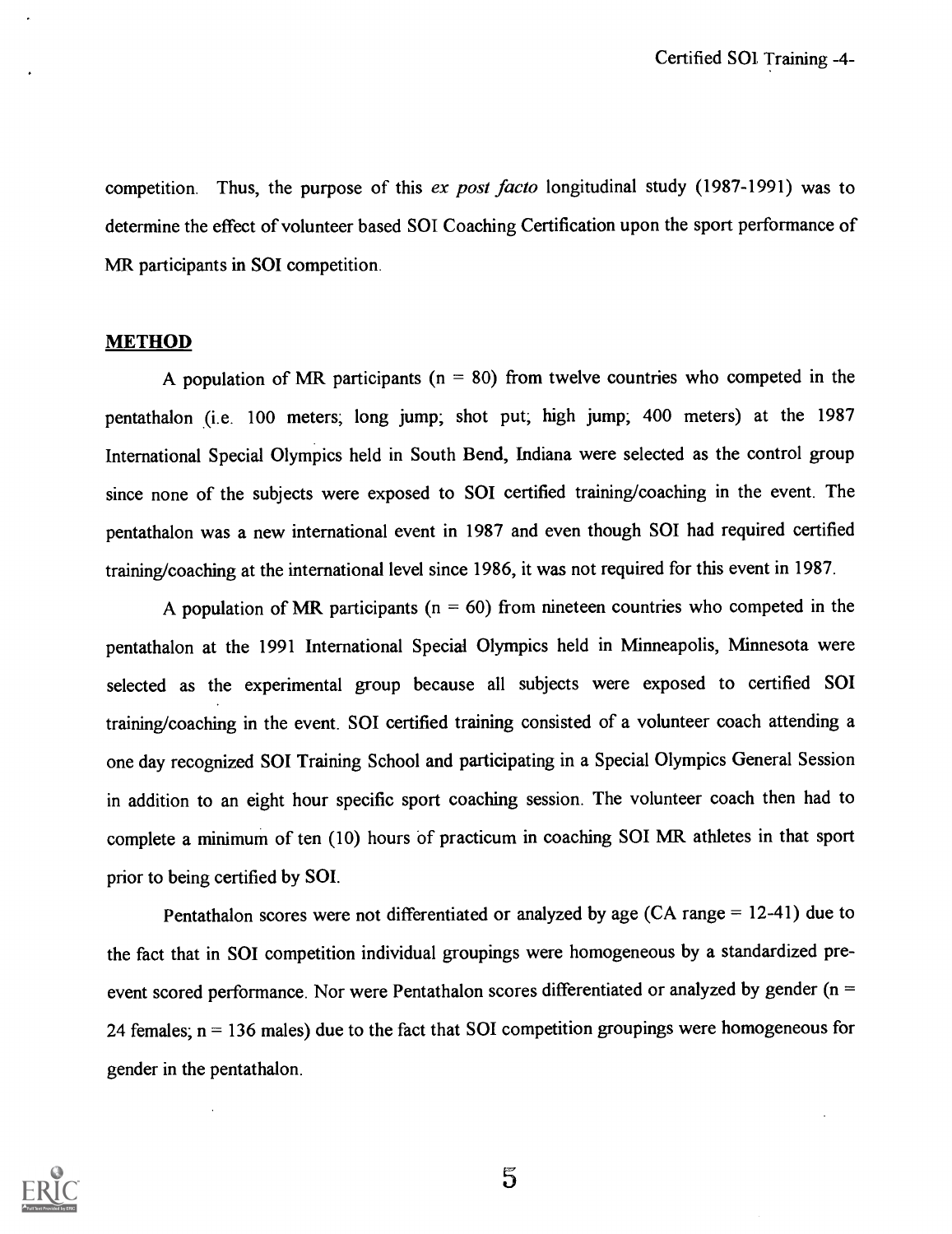The true factor under examination was the certified SOI training/coaching effect upon MR participant performances in SOI competition. Individual raw data (i.e. time or distance) achieved by MR participants in each event of the pentathalon were converted to standard scale scores ( $R =$ 0-1000) according to a SOI weighted scoring table. Composite standardized scores for all five events  $(R = 24-5000)$  of the pentathalon were then analyzed using one-way ANOVA corrected for unequal sample size to test whether the composite mean performances were equal. To avoid a Type I error the ANOVA was selected over the t-test for independent samples due to the fact that experiment-wise error rate may not have been equal to established alpha of .05.

#### **RESULTS**

The mean of MR subjects' performances between control and experimental groups was not significant (MS = 644957.6 vs. 360446.1;  $D.F. = 1/138$ ). Even though as hypothesized, there was no significant difference between non-certified trained/coached and certified trained/coached MR subjects (F = 1.789), subjects exposed to certified training performed better ( $M = 1844.1$  vs. 1981.2).

#### Insert Table 1 about here

#### DISCUSSION

Although results identified increased performances by SOI trained/coached MR participants they were not significant and were in contrast to Johnson, Sundheim & Santos' (1989) findings. It may have been possible that study's significant results were due to a small sample size  $(n = 28)$  and a very controlled training environment that resulted in a five percent

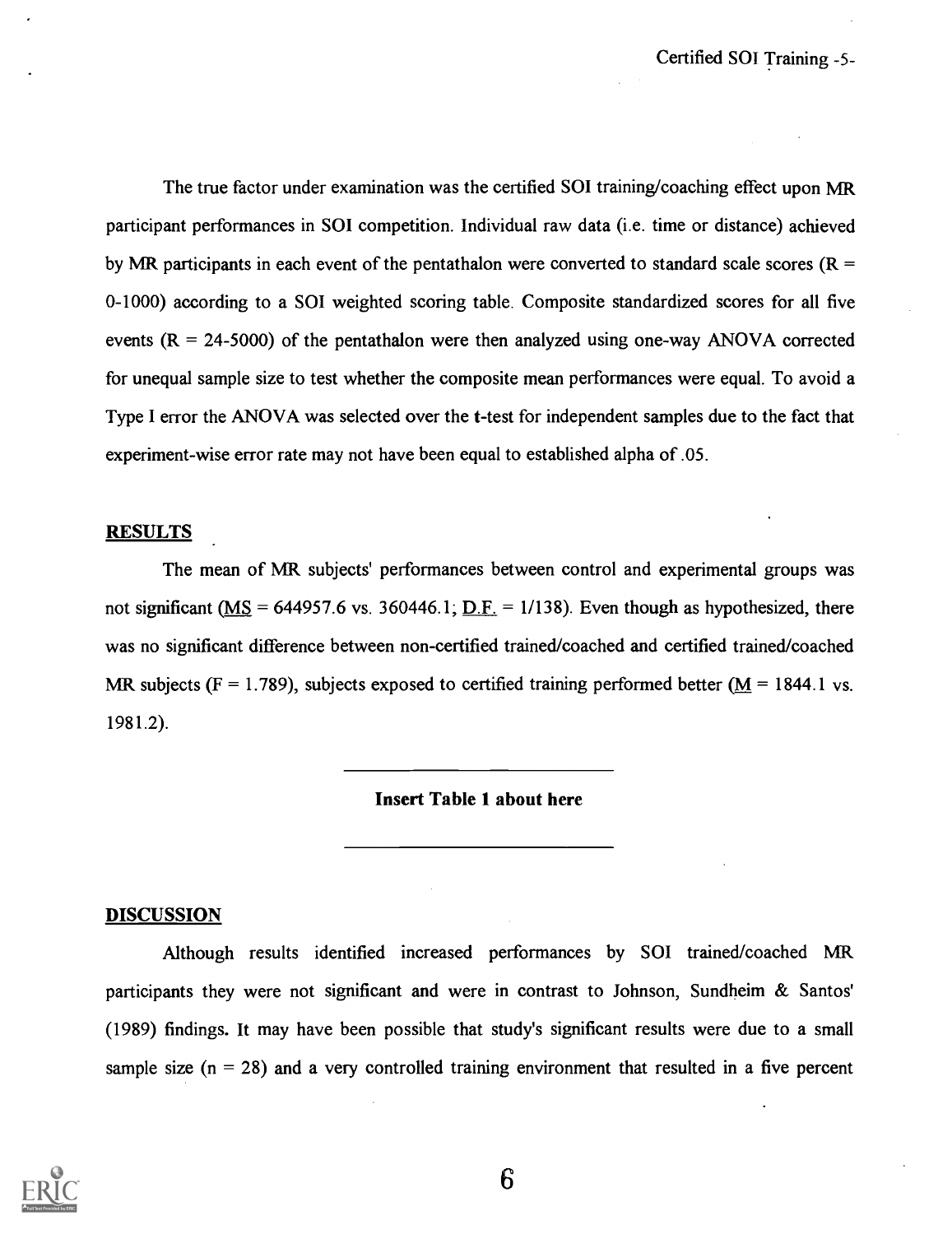(5%) gain per week over an eight (8) week training period. There appeared to be no knowledge base that SOI certified training/coaching techniques universally were as controlled as was Johnson, Sundheim & Santos' (1989) training/coaching procedures given that the SOI's 79,000 coaches were volunteers (Cheatum, 1988) and the vast majority (i.e. 70%) still felt unqualified in that capacity (Miller, 1987).

The results of this study supported the premise of SOI competition in that the primary focus of such should be to afford the MR an opportunity to participate in sport competition and associated social interactions. With this in mind, any speculation by SOT training/coaching personnel, participants themselves, or SOI itself that exposure to certified training/coaching will increase MR participant performances was contraindicated. It was clear that if increased sport competition performances by the MR in Special Olympics was the focused intention of SOI in requiring certified training programs that such results were due to chance, or extreme specificity, as opposed to volunteer training/coaching programs. There was, however, no such indication by SOI (Joseph P. Kennedy Foundation) other than to increase the qualification of volunteers and the quality of the SOI experience itself. Results of this study further supported the importance of retaining this perspective so as not to disillusion either MR participants or coaches.

It was possible, however, that certified training/coaching of the MR for Special Olympics may have had a life-long value in preparing for any type of leisure activity but additional inquiry was indicated prior to such a claim. This judgment was supported by Miller's (1987) finding that the mean time spent in SOI training of 3.6 hours per week was not sufficient to increase sport performances but perhaps may have been sufficient to increase the MR participant's self concept. If such an inference could be construed as appropriate as suggested by Ballard and Calhoun (1991), the ramifications for special education were potentially interesting. With less than four (4) hours per school week dedicated to structured self-concept building experiences for the MR and

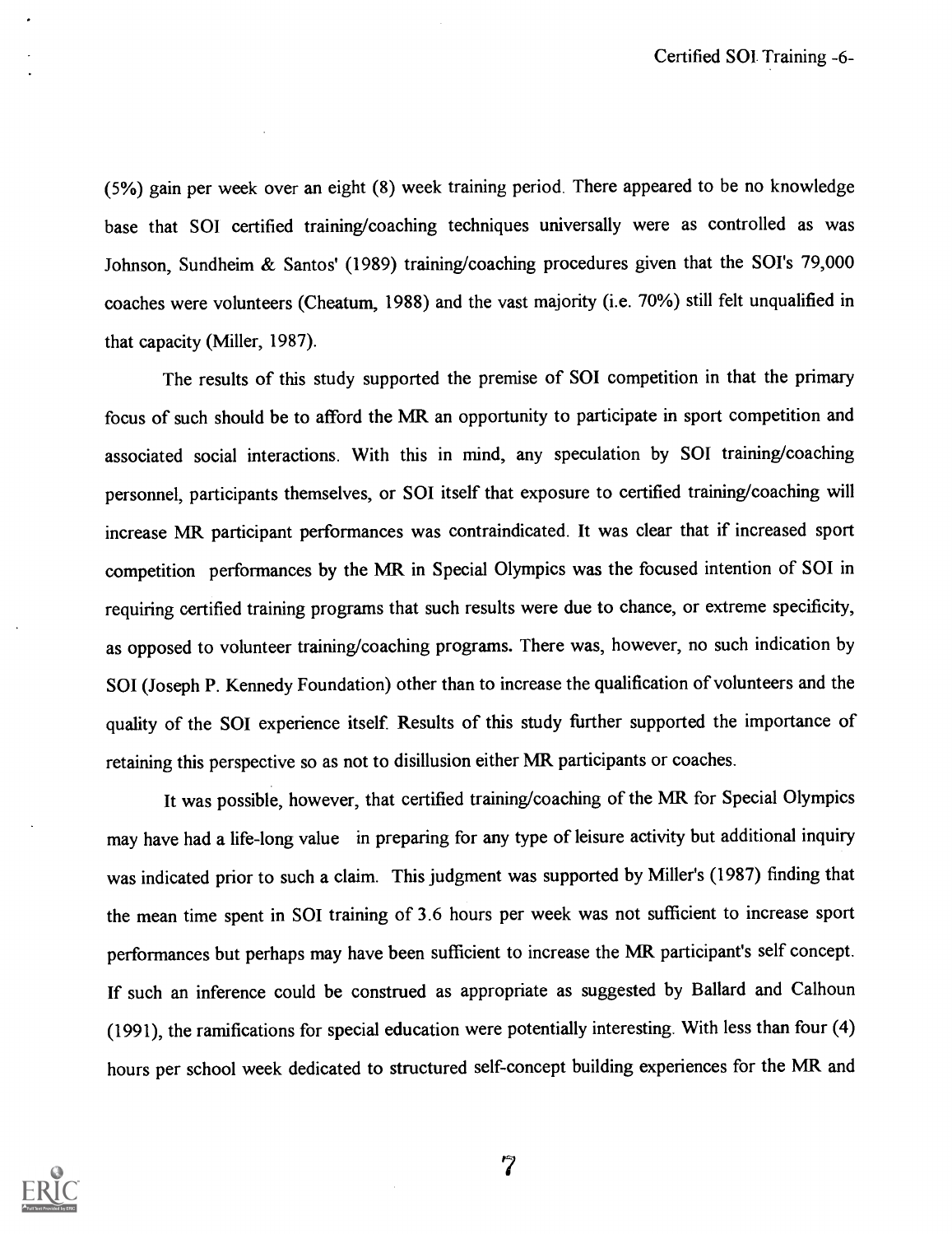less than twenty (20) hours of teacher training, significant results may be possible. Even more support to this notion was found in Gibbons & Bushakara's (1989) study that resulted in higher peer acceptance and increased self confidence by MR participants as a result of SOI training, coaching, and competition. Yet prior to formalizing this conjecture it would appear appropriate to thoroughly investigate any differences in MR self-concept following SOI competition and certified training/coaching.

Nonetheless the potential benefit of positively increasing the life cycle of the MR through SOI was most certainly promising, cost-efficacious, and capable of serving as an exemplary model in responding to the wholistic needs of participants, including coaches. Certainly the mean increase of MR performances found in this study warranted continued investigation and carryover into other areas.

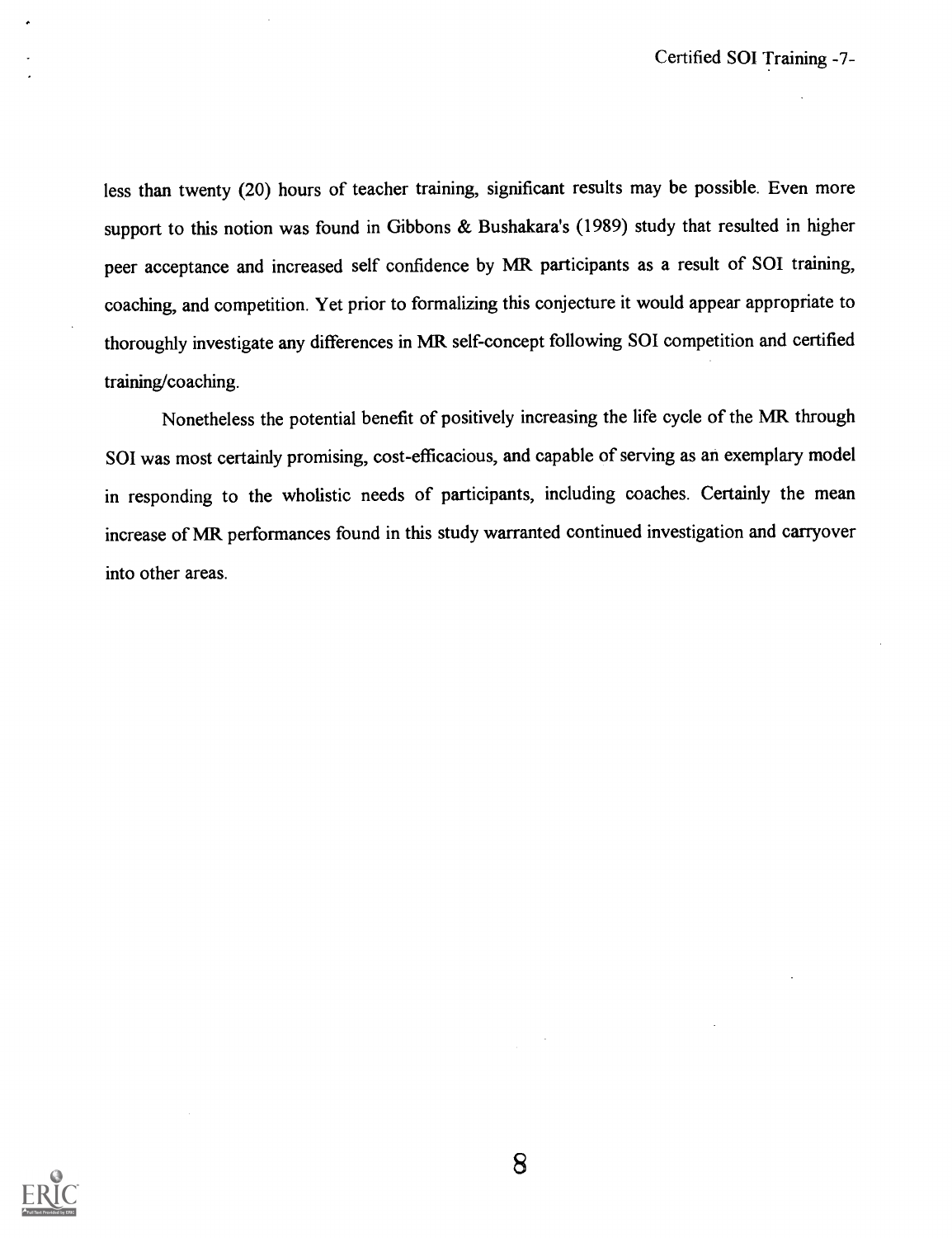#### References

Ballard, J.K. & Calhoun, M.L. (1991). Special Olympics: Opportunities to learn. Teaching Exceptional Children, 24, 20-23.

Cheatum, B.A. (1988). International Special Olympics/uniting the world. Palaestra, 5, 22-31.

- Gibbons, S.L. & Bushakra, F.B. (1989). Effect of Special Olympics participation on the percieved competence and social acceptance of mentally retarded children. Adapted Physical Activity Quarterly, 6, 40-51.
- Johnson, R.E., Sundheim, R., & Santos, J. (1989). An outcome study of Special Olympics training techniques on athletes in track and field. Palaestra, 5, 9-11, 62.
- Joseph P. Kennedy Foundation. Special Olympics General Session Presenter's Guide. Washington, D.C.: Author.
- Low, L.J. & Sherrill, C. (1988). Sports medicine concerns in Special Olympics. Palaestra, 4 (SI), 56-57, 60-61.
- Miller, S.E. (1987). Training personnel and procedures for Special Olympics athletes. Education and Training in Mental Retardation, 22, 244-249.

Roswal, G.M. (1988). Coaches' training the Special Olympics way. Palaestra, 4 (SI), 36-37, 41. . Special Olympics training programs around the world...A survey. Palaestra, 4 (SI), 28- 31.

Special Olympics International. (1982). Facts on Special Olympics. Washington, D.C.: Author. Winnick, J. P. (1979). Physical development for Special Olympic sports. In J. P. Winnick (ed.),

Train-a-Champ: Proceedings of a series of workshops on the development of sport skills of Special Olympic participants (pp. 9-17). Brockport, NY: State University College.

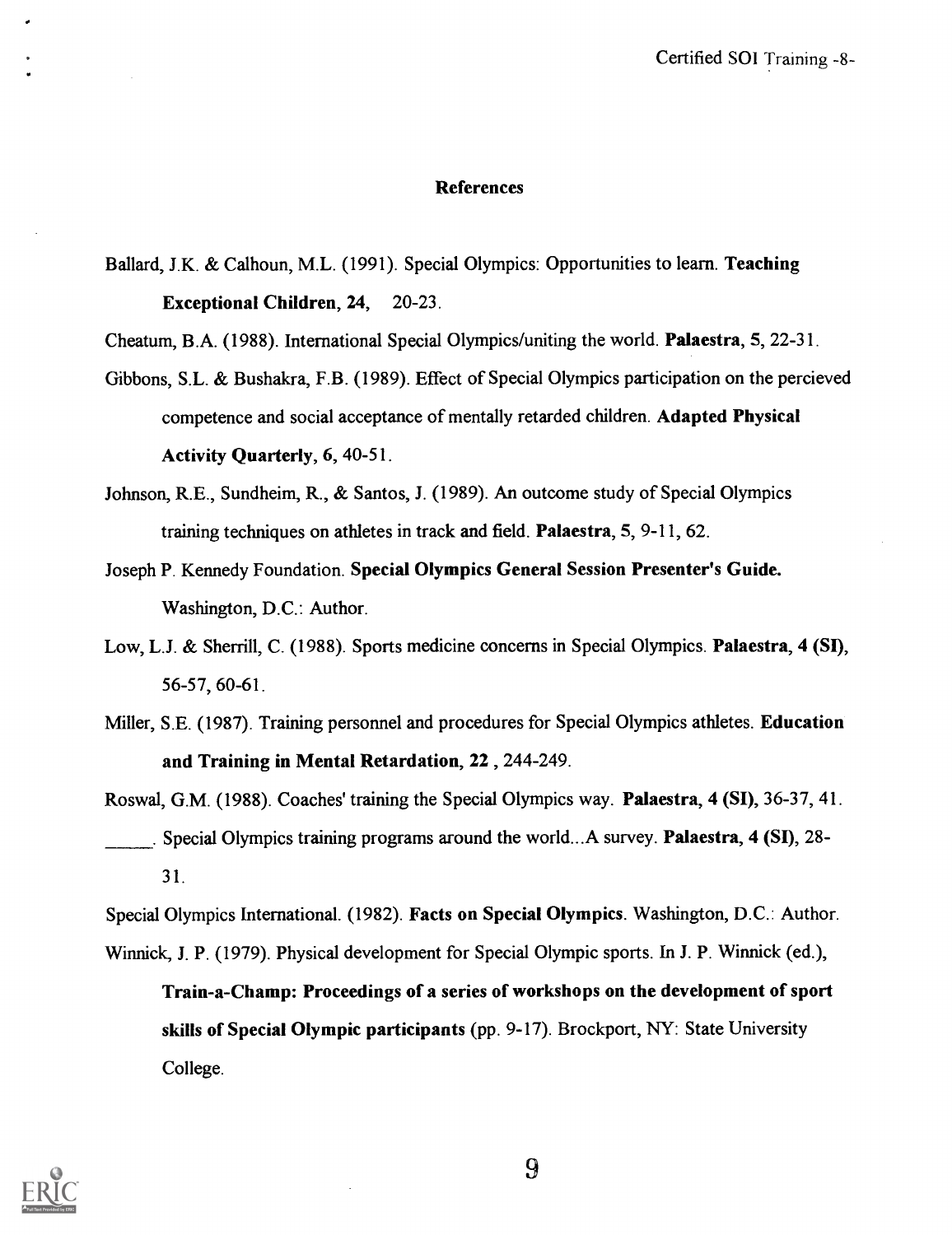## Table 1. Analysis of Variance Between SOI Non-Certified Trained/Coached MR Performances and SOI Certified Trained/Coached MR Performances

 $\ddot{\phantom{a}}$ 

 $\pmb{\delta}=\pmb{\omega} \pmb{\omega} = \pmb{\omega} \pmb{\omega}$ 

| Variation                  | <b>Sum Squares</b> | DF  | <b>Mean Squares</b> |  |
|----------------------------|--------------------|-----|---------------------|--|
| SSG (Treatment)            | 644957.671         | 1   | 644957.671          |  |
| SSE (Error)                | 49741559.722       | 138 | 360446.084          |  |
| Total                      | 50386517.393       | 139 |                     |  |
| <b>F</b> ratio = $1.78933$ |                    |     |                     |  |

Note. Critical F value for  $p > 05 = 3.84$